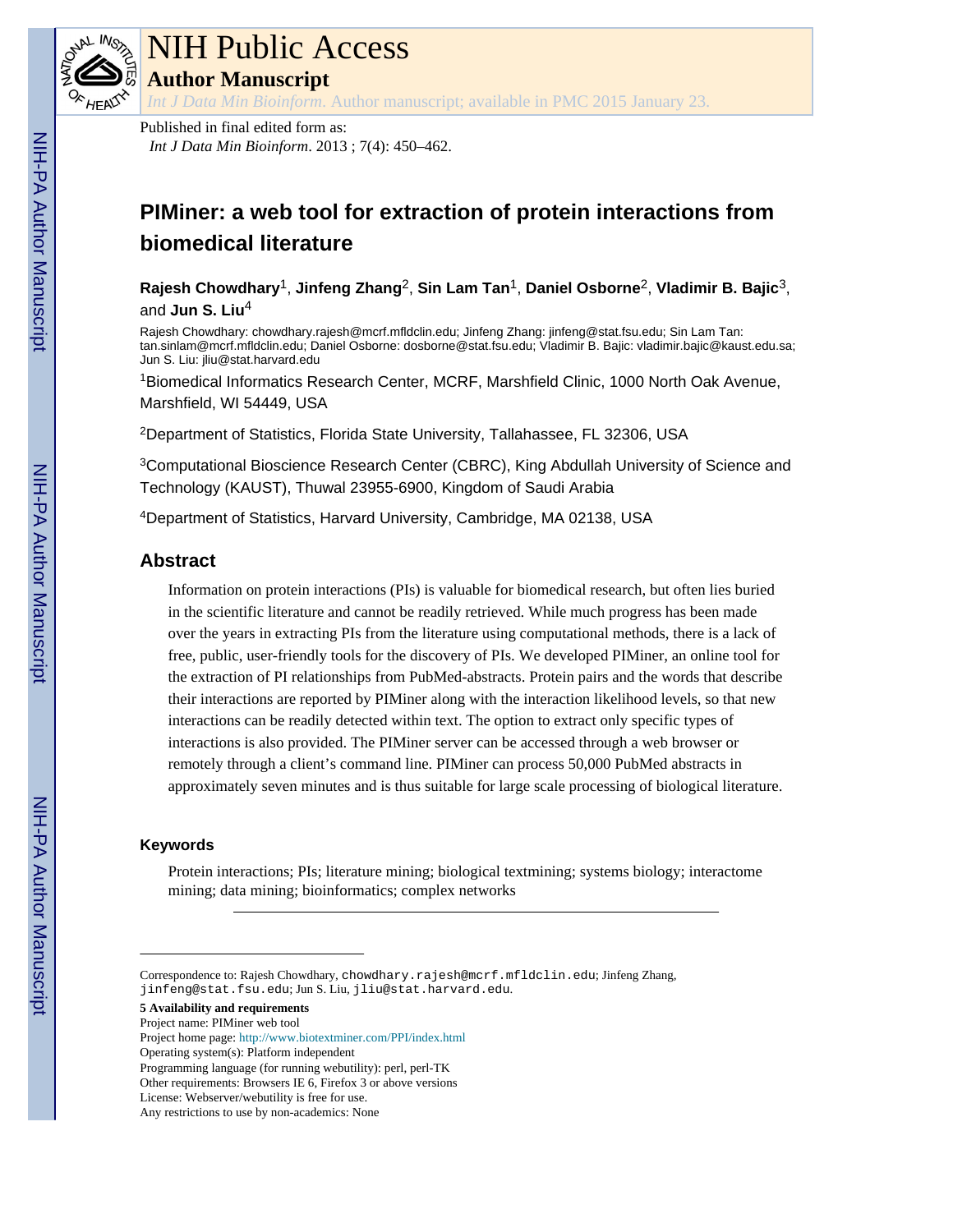## **1 Introduction**

Protein interactions (PIs), such as protein-protein interactions, provide important insights for many biochemical processes in the cell. Several important programs for predicting proteinprotein interactions based on sequence or domains have been described (Chen et al., 2008; Dong, Zhou, and Liu, 2010; Li, Tan and Ng, 2006). However, the scientific literature offers a wealth of information regarding protein interactions and PI extraction from published articles has attracted much attention because of the importance of such interactions for research in biology and biomedicine. Manual curation of extracted PIs is highly time consuming, resource intensive, and is unable to keep pace with the ever rising number of publications. Thus, state-of-the-art PI extraction initiatives are designed to extract PIs using automated computational techniques, as well as a combination of automated methods and manual curation. Despite significant progress made in the development of automated PI extraction methods (Hoffmann and Valencia, 2004; Saetre, Kenji, and Tzujii, 2007; Hunter et al., 2008; Rebholz-Schuhmann et al., 2008; Chowdhary, Zhang, and Liu, 2009; Fundel, Küffner, and Zimmer, 2007; Jose, Vadivukarasi, and Devakumar, 2007), there has been a general lack of availability of ready-to-use, user-friendly and easily testable tools for extracting PIs from text (Jose, Vadivukarasi, and Devakumar, 2007; Kabiljo, Clegg, and Shepherd, 2009). In 2009, Kabiljo, Clegg, and Shephard analysed usability issues with several of these programs. Table 1 summarizes these results and complements them for the purposes of this study.

Here we describe the PIMiner online application we have developed to address some of the above usability issues with an architecture that is flexible, user-friendly, and easy to test. The PIMiner tool is based on the PI extraction method we proposed in 2009 (Chowdhary, Zhang, and Liu, 2009). PIMiner significantly enhances our previous method by fulfilling the objective of easy use for routine PI extraction tasks in addition to several other improvements. Compared to the method described previously, PIMiner includes a more robust protein name library with the capacity to tag multiple-word names and has a larger interaction word list. PIMiner also provides an optional filter function to allow extraction of only specific interaction types; for example, one may wish to extract only *phosphorylation*  or *methylation* types of interactions from the text, in which case there is an option to specify interaction type in the user interface. We have created a versatile, web-based, PI extraction tool, aimed to support research in biology and biomedical fields.

### **2 Methods**

The PIMiner system consists of two modules, Module A and Module B (Figure 1). Module A allows for the extraction of PI information from raw text and Module B allows for testing of the PIMiner tool system with labelled training/test data (Figure 2).

#### **2.1 Module A: PI Extraction**

Module A is designed to extract interactions from raw query text (untagged/unlabelled text) in either sentence or PubMed abstract format. The workflow of Module A is shown in Figure 2. In this module, PubMed abstracts are first converted into individual sentences by the rule-based *Splitter* module. The processed sentences are then tagged for protein names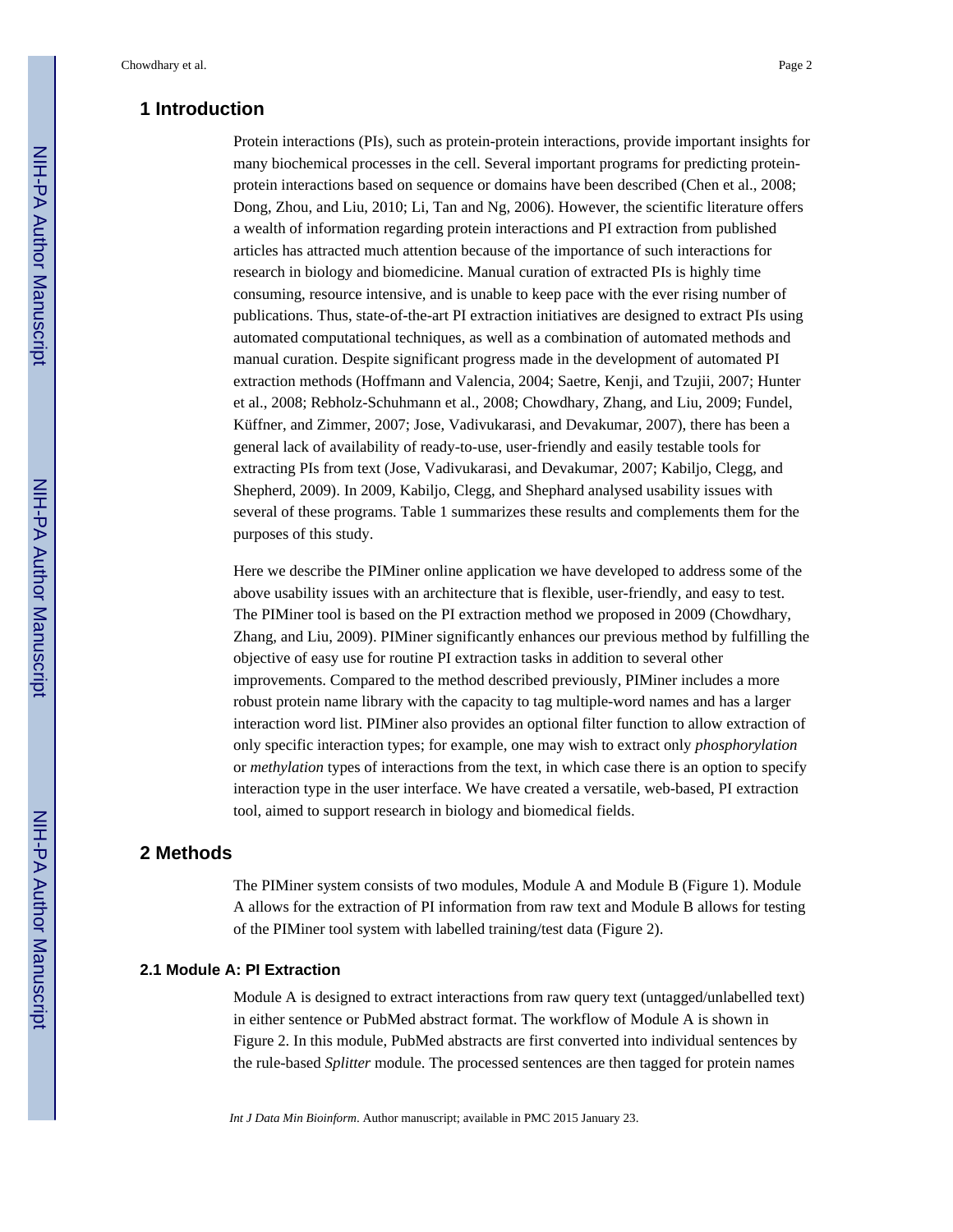Chowdhary et al. Page 3

and interaction words using the *Tagger* module. The tagger uses an exhaustive dictionary containing over eight million protein names and their variants. We generated the protein name dictionary by extracting data from various sources, including BioThesaurus (Liu et al., 2006), UniProtKB/Swiss-Prot database (UniProt Consortium 2010) and NCBI Entrez Gene database (Maglott et al., 2005). Extracting data from these sources not only provided more protein names than using BIOGrid (Stark et al., 2006), as done previously (Chowdhary, Zhang, and Liu, 2009), but also allowed for tagging of multiple-word names. The dictionary was cleaned by filtering out words that are not likely protein names using the Genia tagging program (Tsuruoka et al., 2005). Commonly occurring English words and one letter/digit acronyms/short-forms were also filtered out.

The interaction word list contains more than 2,000 unique terms, excluding variant forms that contain hyphens and those that represent American/British English language variations. Interaction terms describe the potential nature/type of the interaction between two interacting proteins in text. We generated our list of interaction words by combining various resources (Chowdhary, Zhang, and Liu, 2009) and also manually from the literature. An improvement in the interaction word list compared to the previously described method (Chowdhary, Zhang, and Liu, 2009) is the use of different syntactical forms of interaction words based on word endings without using the interaction words themselves.

Our protein name tagger is optimized for processing large volumes of text with linear/ polynomial complexity in time. The tagger also attempts to detect variation in protein names by looking for certain types of domain-specific bag-of-words ahead of the detected protein name in the sentence. For example, the tagger will be able to detect protein 'X receptor' in a sentence even if protein 'X receptor' does not exist in the dictionary but protein 'X' does. The tagger handles case-sensitive variations of protein names by matching single-word protein names in a case-sensitive manner and multiple-word protein names in a caseinsensitive manner. This is done to avoid matching of commonly occurring single nonprotein words that are most frequently written in lower case. Case-insensitiveness is retained for matching protein names composed of multiple words because there is a much smaller chance of matching non-protein multiple-word concepts in text.

After tagging query sentences with protein names and interaction terms, the feature extractor module extracts feature vectors from the query sentences which are then passed to the trained PIMiner's Bayesian modeller module. The Bayesian modeller module classifies the target interaction triplets (two target proteins + one interaction word) in the test sentences as true/false. Sample predictions are shown in Figure 3. For Bayesian model training, the feature vectors extracted from training sentences are utilized. The model is applied to classify target interactions in the query sentence file by assigning them labels of either true or false. Each triplet in the query sentence file is predicted with a probability value that indicates the likelihood of being true or false (Figure 3). More details about the Bayesian model training process are provided in our previous work (Chowdhary, Zhang, and Liu, 2009).

PIMiner also outputs information about the type of interaction (e.g. *phosphorylation, methylation* and others) which characterizes the interaction between the two entities. We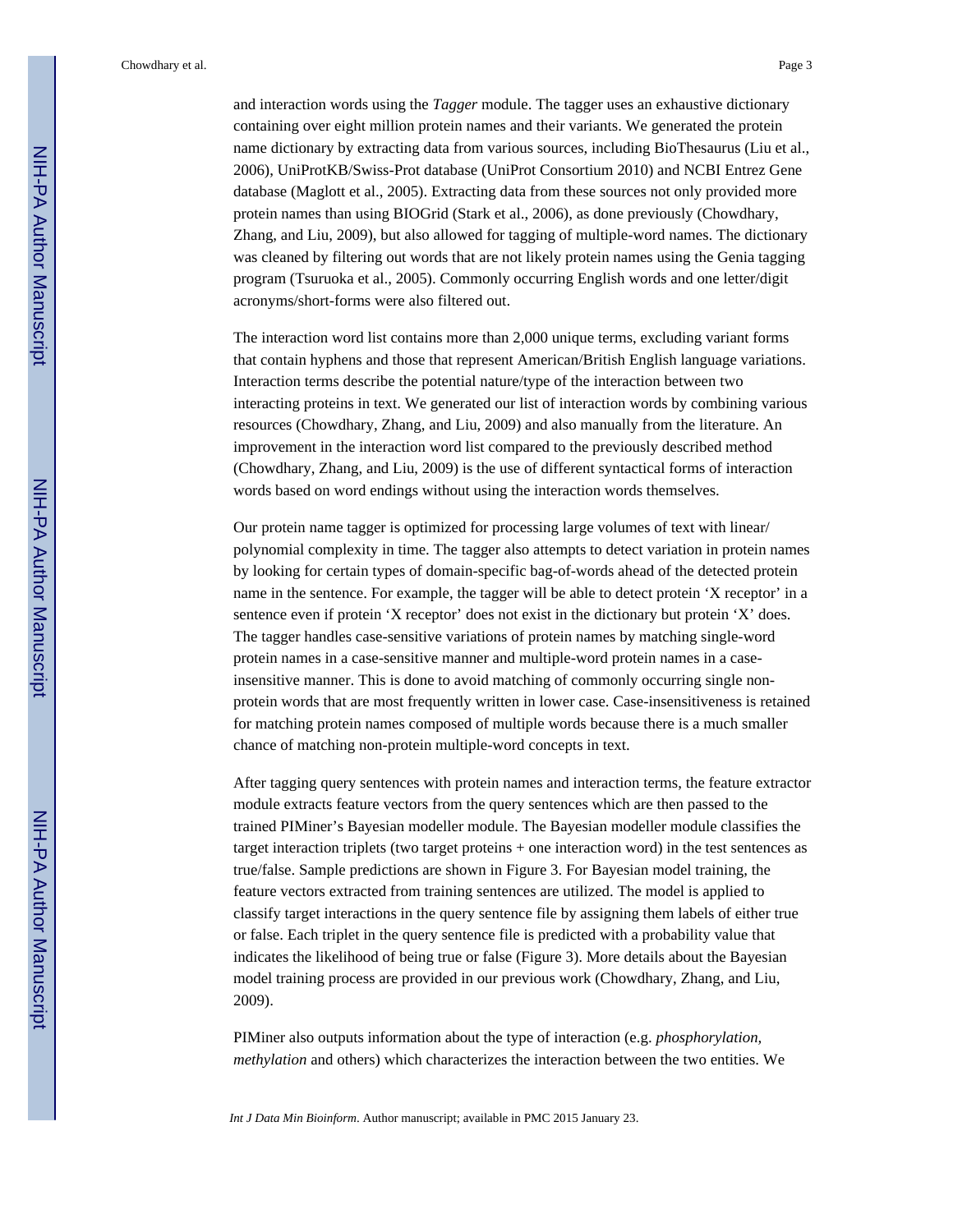have implemented functions by which the system can either report all interaction types found in the query text, or the output can be restricted to specific types of interactions. This function may be very useful for researchers interested in only certain types of PIs.

#### **2.2 Module B: Performance Evaluation**

Module B is provided to allow for the performance evaluation of PIMiner. Module B accepts two input files, one that contains training sequences and another that contains test sentences where interaction triplets (two target proteins + one interaction word) are tagged and labelled as true or false. The workflow for Module B is shown in Figure 2. The feature extractor module extracts feature vectors from test sentences which are then passed to the trained PIMiner's Bayesian modeller module as in Module A, which classifies the target interactions in the test sentences as true/false (see Figure 3 for sample predictions).

The output of Module B has three components related to i) performance of the system with a 10-fold cross validation conducted on the training data, ii) performance of the system on the test (*hold-out*) data, and iii) prediction results on individual samples in the test data. In addition to testing, Module B can also be used to extract interactions from sentences when protein names are already tagged by the user. This function may be helpful to the users who wish to use their own Named Entity Recognition (NER) tagger to pre-tag protein names in their dataset before using PIMiner. The user also has the option to use the default protein name tagger provided as part of Module A.

#### **2.3 PIMiner Web Server**

The PIMiner web tool can be accessed using an internet browser and also through a set of Perl programs that can be download and run locally. The downloadable programs also include a graphical interface, implemented in Perl-TK, to assist the user to input program parameters in a user-friendly manner. The downloadable version of PIMiner web tool is intended for "heavy duty" jobs.

The PIMiner server runs on an IBM HS22 blade which has 48 GB of RAM and 2 Quad core 2.93 GHz Nehalem Processors. The amount of resources allocated to the web server is currently 25GB of disk space, 8 GB of RAM and 1 core (2.93 GHz). Based on usage intensity, we may allocate more resources to the web server in the future. The web server is implemented using Apache, Perl, and Java programming languages.

## **3 Results**

We evaluated our dictionary-based protein name tagger on the BioCreative task-1 (protein mention) test dataset (Hirschman et al., 2005) and the AIMed dataset (Bunescu and Mooney et al., 2006) and found that performance was satisfactory (Table 2). We evaluated our method for detection of known annotations of protein mentions in sentences in the BioCrative and AIMed datasets. We assessed both exact and partial match for the Biocreative dataset and exact match only for the AIMed dataset. Partial match was necessary because some of the annotations in the BioCreative test dataset do not point to specific proteins, rather to their semantic context in the sentence. For the AIMed dataset we considered only the maximal length protein name exact string match and ignored protein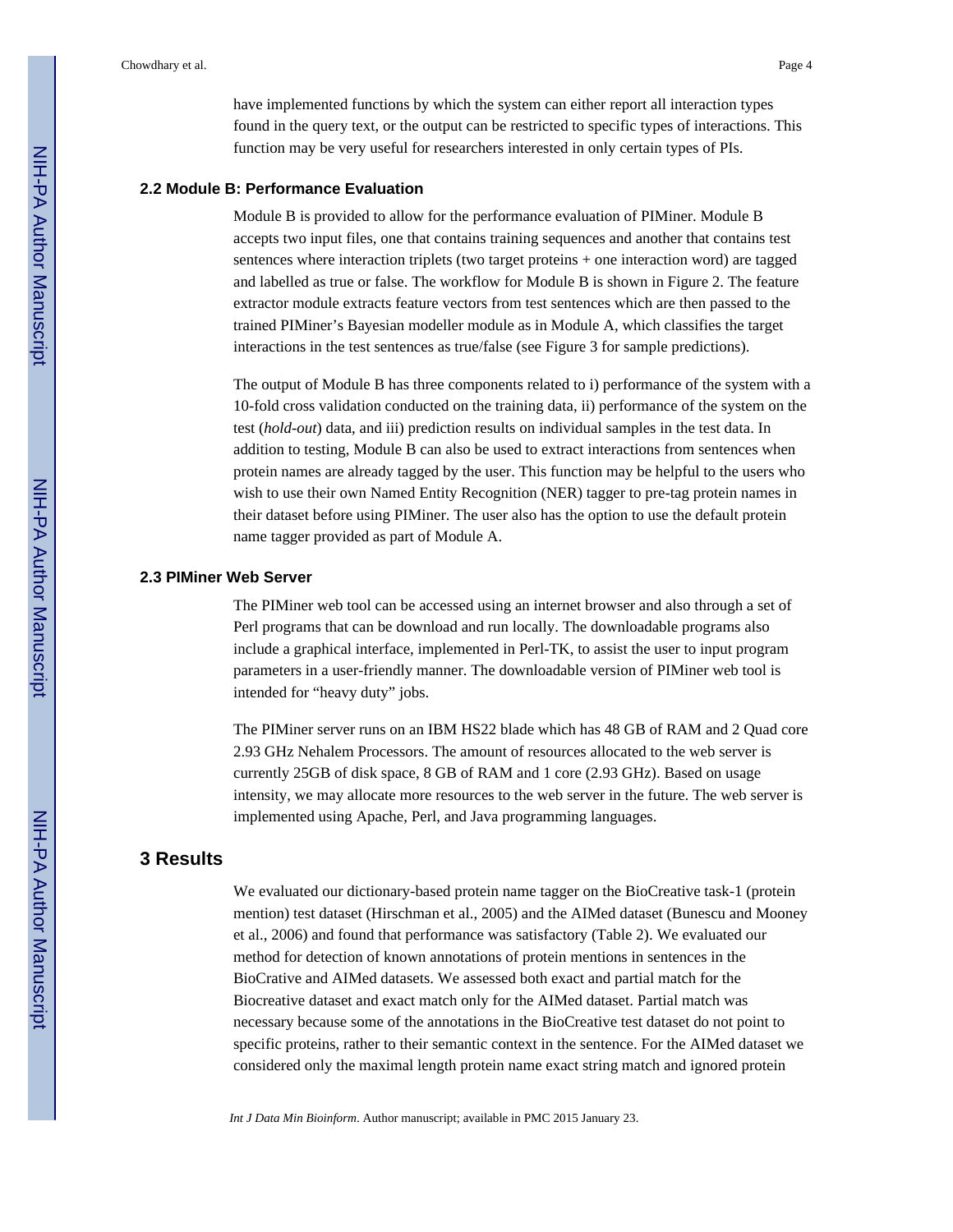name substrings contained therein (e.g. if *SP1 receptor* was found in the text we considered *SP1 receptor* but not *SP1*). In contrast to the Biocreative dataset, the AIMed dataset tags only specific gene mentions and does not mention plural forms or family/general names that could possibly be normalized directly to their NCBI database IDs, and can therefore be considered more pure. The results of this analysis are shown in Table 2. We analysed PIMiner's false positive predictions on the AIMed dataset and found that there were many protein names that were not tagged by AIMed. Examples include *TNF* appearing 23 times, *14-3-3* appearing 18 times, *TNF receptor* appearing 17 times, *PDGF* appearing 16 times, *activin* appearing 16 times, *FGF* appearing 15 times, and *SH2* appearing 15 times. While these predictions may be considered true positive, for the purposes of evaluation we considered them false positive as per AIMed annotation. On analysing PIMiner's false negative predictions on the AIMed dataset we observed that *retinoblastoma* was annotated as a true protein name which is not true since it is a name for retina cancer and also for a protein family.

## **4 Discussion**

In this study we developed and introduced PIMiner, an online tool for the extraction of PIs from text. Development of PIMiner addressed several shortcomings related to effective, user-friendly PI extraction applications. Most PI extraction methods that have been proposed are either not available in a usable application form (Jose, Vadivukarasi, and Devakumar, 2007) or, if available, are not user-friendly (Kabiljo, Clegg, and Shepherd, 2009). Table 1 summarises specific issues with some of the state-of-the-art PI extraction systems available today based on discussions by Kabiljo, Clegg, and Shepherd (2009) and compares them to PIMiner. Due to these practical difficulties, recent progress in the development of PI extraction methods has not been able to truly benefit the potential end users of such systems. We have designed PIMiner with the goal of reducing some of these problems and providing researchers a tool that they can employ in a user-friendly manner for extracting PI information from PubMed text.

The PIMiner application is based on the PI extraction method we developed in 2009 (Chowdhary, Zhang, and Liu, 2009) with some additional features. For example, PIMiner uses a much larger protein name dictionary with over eight million names, including many gene names, compared to approximately 80,000 names used in our previous study. The protein name tagger in PIMiner is more sophisticated and is capable of tagging multipleword protein names, while our previous method could handle only single-word protein names since because it was based on BioGRID reference data (Stark et al., 2006), which contained mostly single-word protein names. Our interaction word list is now of much larger size  $(> 2,000$  interaction words) compared to what we used in our previous study (191) interaction words). Additionally, users can now input full PubMed abstracts to PIMiner in addition to the single sentence format that was handled by the previous version of the system (Chowdhary, Zhang, and Liu, 2009).

The PIMiner approach is different from our previous method in that PIMiner uses syntactical forms of the interaction words without using the interaction words themselves. For example, we categorize each word in our interaction word list into one of the eight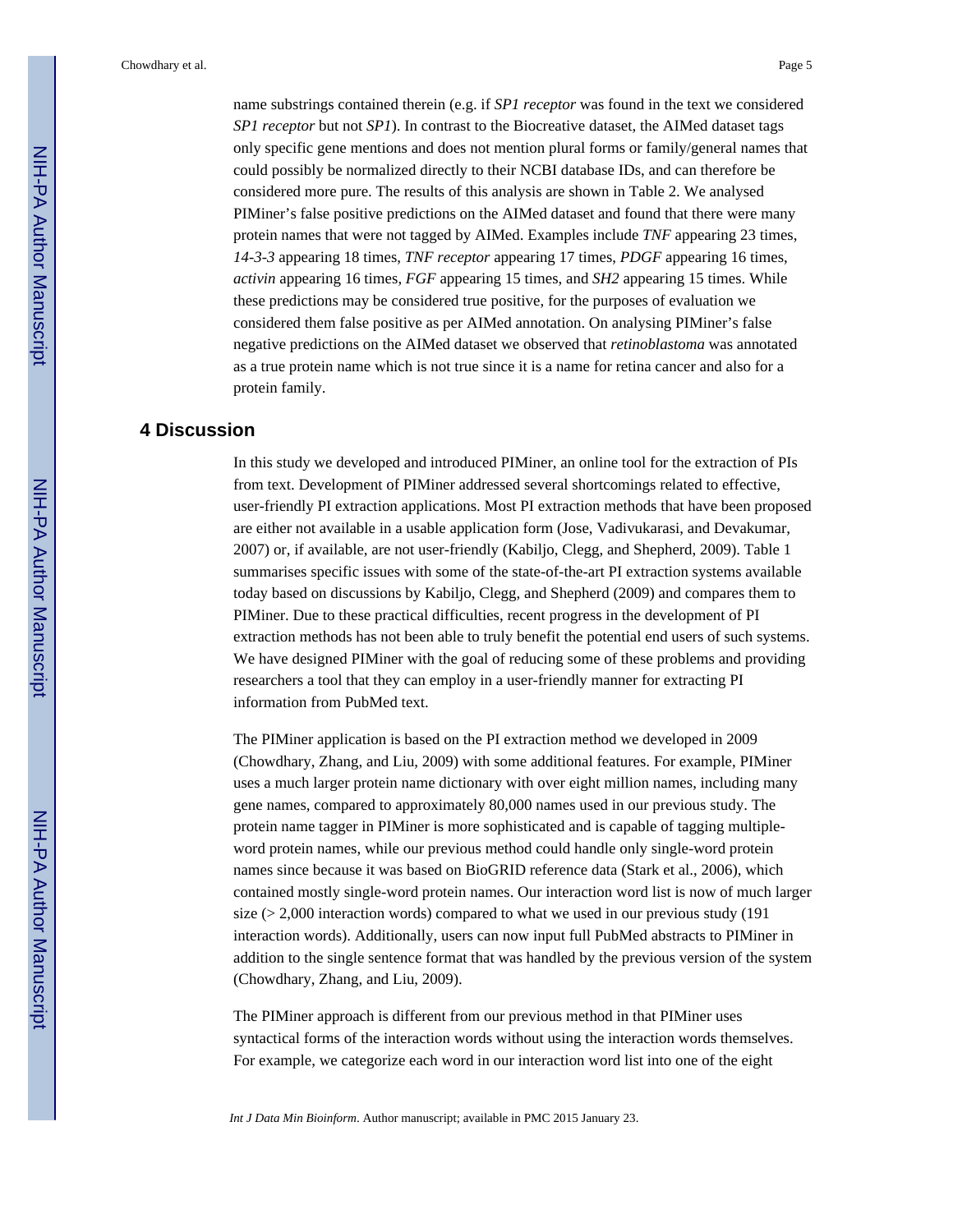Chowdhary et al. Page 6

predefined categories based on word endings and use these categories in our modelling. For example, the interaction words *regulate, regulates, regulated, regulating, regulation, regulations, regulator* and *regulators* would each belong to one of those eight categories. Thus, the number of model parameters to be learned in PIMiner is far fewer than in our earlier approach while maintaining similar prediction accuracy with an F-measure of 74.1% on the training data used in our earlier study (Chowdhary, Zhang, and Liu, 2009) based on 10-fold cross validation. This makes PIMiner more scalable to unseen data compared to our previous method. In contrast to our earlier method, PIMiner also provides the user the option to tune the model by taking into account the class distribution of the unseen data that might be different from that of the training data, thereby allowing the user to incorporate prior knowledge of the unseen query data in the modelling.

PIMiner is clearly improved compared to our previously described method (Chowdhary, Zhang, and Liu, 2009) and also outperforms other state-of-the-art PI extraction methods. In a head-to-head comparison of several PI extraction methods, Kabiljo, Cleff, and Shephard (2009) assessed the performance of both AkanePPI (Saetre, Kenji, and Tsujii, 2008) and OpenDMAP (Hunter et al., 2008) using the AIMed dataset. Recall, precision, and F-measure values were 74, 57.0, and 64.4, respectively, for AkanePPI and 9.1, 61, and 15.9, respectively, for OpenDMAP. PIMiner outperforms both PI extraction methods when tested using the same dataset with recall, precision, and F-measure values of 79, 68.8, and 73.6, respectively (Table 2). This is especially striking given that the AIMed dataset was used to develop the AkanePPI extraction system.

PIMiner provides two types of access to the remote user: i) browser access, and ii) command line access. Browser access is intended for "lightweight" jobs, while command line access is more suitable for "heavyweight" jobs. Command line access will allow users to run the PIMiner web utility remotely on their own computers and to save the results locally by default. It is possible for researchers to use PIMiner to build databases of protein-protein interactions and gene regulations using archived scientific literature. In addition, this utility can be used by researchers to extract PIs from papers that have been recently published or papers retrieved from PubMed using specific keywords, allowing them to obtain interactions that are absent in the general archived interaction databases. We have also provided functions that allow for consideration of only specific types of interactions. This allows researchers to target PIs of interest without getting lost in a large amount of unrelated interactions. PIMiner provides a generic framework for extracting interaction relationships of the type protein/protein and protein/gene in a user-friendly manner. In execution, PIMiner can process 50,000 PubMed abstracts in a little over seven minutes, making it suitable for processing large volumes of text in a reasonable period of time. We hope that the PIMiner service will provide a useful tool for researchers in the fields of biology and biomedicine.

The current version of PIMiner does not explicitly resolve the problem of polysemy, which is typical of a dictionary-based NER system. In addition, the current version does not attempt to detect PI cases where a protein might interact with itself. We plan to address these issues in the future versions of PIMiner. We also plan to extend this framework to extract interaction relationships in other related domains, such as small molecule-protein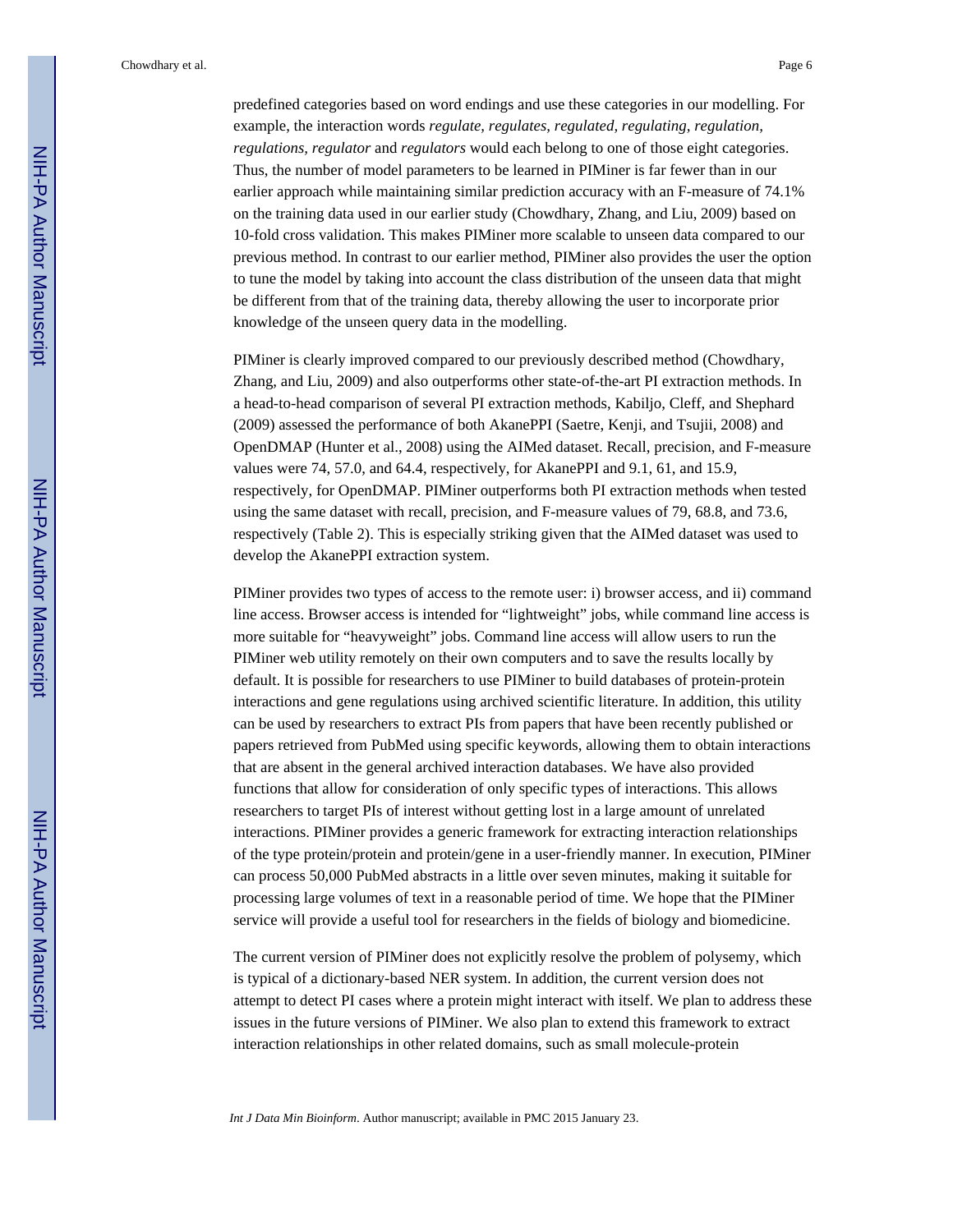interactions and others. Additionally, we plan to adapt PIMiner so that it can be applied to the full text of papers.

## **Acknowledgments**

**Acknowledgements and funding**

This study was supported in part by grant 1UL1RR025011 from the Clinical and Translational Science Award (CTSA) program of the National Center for Research Resources, National Institutes of Health. We thank Ryan Frahm for providing server support.

## **References**

- Bunescu, R.; Mooney, R. Subsequence kernels for relation extraction. In: Weiss, Y.; Scholkopf, B.; Platt, J., editors. Advances in Neural Information Processing Systems. Vol. 18. Cambridge, MA: MIT Press; 2006. p. 171-178.
- Chen XW, Han B, Fang J, Haasl RJ. Large-scale protein-protein interaction prediction using novel kernel methods. Int J Data Mining and Bioinformatics. 2008; 2(2):145–156.
- Chowdhary R, Zhang J, Liu JS. Bayesian inference of protein-protein interactions from biological literature. Bioinformatics. 2009; 25(12):1536–1542. [PubMed: 19369495]
- Dong Q, Zhou S, Liu X. Prediction of protein-protein interactions from primary sequences. Int J Data Mining and Bioinformatics. 2010; 4(2):211–227.
- Fundel K, Küffner R, Zimmer R. RelEx relation extraction using dependency parse trees. Bioinformatics. 2007; 23(3):365–371. [PubMed: 17142812]
- Hirschman L, Yeh A, Blaschke C, Valencia A. Overview of BioCreAtIvE: critical assessment of information extraction for biology. BMC Bioinformatics. 2005; 6(1):S1. [PubMed: 15960821]
- Hoffmann R, Valencia A. Implementing the iHOP concept for navigation of biomedical literature. Bioinformatics. 2005; 21(Suppl 2):ii252–ii258. [PubMed: 16204114]
- Hunter L, Lu Z, Firby J, Baumgartner WA Jr, Johnson HL, Ogren PV, Cohen KB. OpenDMAP: An open source, ontology-driven concept analysis engine, with application to capturing knowledge regarding protein transport, protein interactions and cell-type-specific gene expression. BMC Bioinformatics. 2008; 9:78. [PubMed: 18237434]
- Jose H, Vadivukarasi T, Devakumar J. Extraction of Protein Interaction Data: A Comparative Analysis of Methods in Use. EURASIP J Bioinform Syst Biol. 2007:53096. [PubMed: 18274648]
- Kabiljo R, Clegg AB, Shepherd AJ. A realistic assessment of methods for extracting gene/protein interactions from free text. BMC Bioinformatics. 2009; 10:233. [PubMed: 19635172]
- Li XL, Tan SH, Ng SK. Improving domain-based protein interaction prediction using biologically significant negative datasets. Int J Data Mining and Bioinformatics. 2006; 1(2):138–149.
- Liu H, Hu ZZ, Zhang J, Wu C. BioThesaurus: a web-based thesaurus of protein and gene names. Bioinformatics. 2006; 22(1):103–105. [PubMed: 16267085]
- Maglott D, Ostell J, Pruitt KD, Tatusova T. Entrez Gene: gene-centered information at NCBI. Nucleic Acids Res. 2005; 33:D54–D58. [PubMed: 15608257]
- Rebholz-Schuhmann D, Arregui M, Gaudan S, Kirsch H, Jimeno A. Text processing through web services: calling Whatiszit. Bioinformatics. 2008; 24(2):296–298. [PubMed: 18006544]
- Saetre, R.; Kenji, S.; Tsujii, J. In: Christopher, JO.; Baker, SJ., editors. Syntactic features for proteinprotein interaction extraction; Short Paper Proceedings of the 2nd International Symposium on Languages in Biology and Medicine; Singapore. 2007. p. 6.1-6.14.
- Stark C, Breitkreutz BJ, Reguly T, Boucher L, Breitkreutz A, Tyers M. BioGRID: a general repository for interaction datasets. Nucleic Acids Res. 2006; 34:D535–D539. [PubMed: 16381927]
- The UniProt Consortium. The Universal Protein Resource (UniProt) in 2010. Nucleic Acids Res. 2010:D142–D148. [PubMed: 19843607]
- Tsuruoka, Y.; Tateishi, Y.; Kim, JD.; Ohta, T.; McNaught, J.; Ananiadou, S.; Tsujii, J. Developing a Robust Part-of-Speech Tagger for Biomedical Text. Advances in Informatics - 10th Panhellenic Conference on Informatics, LNCS; 2005. p. 382-392.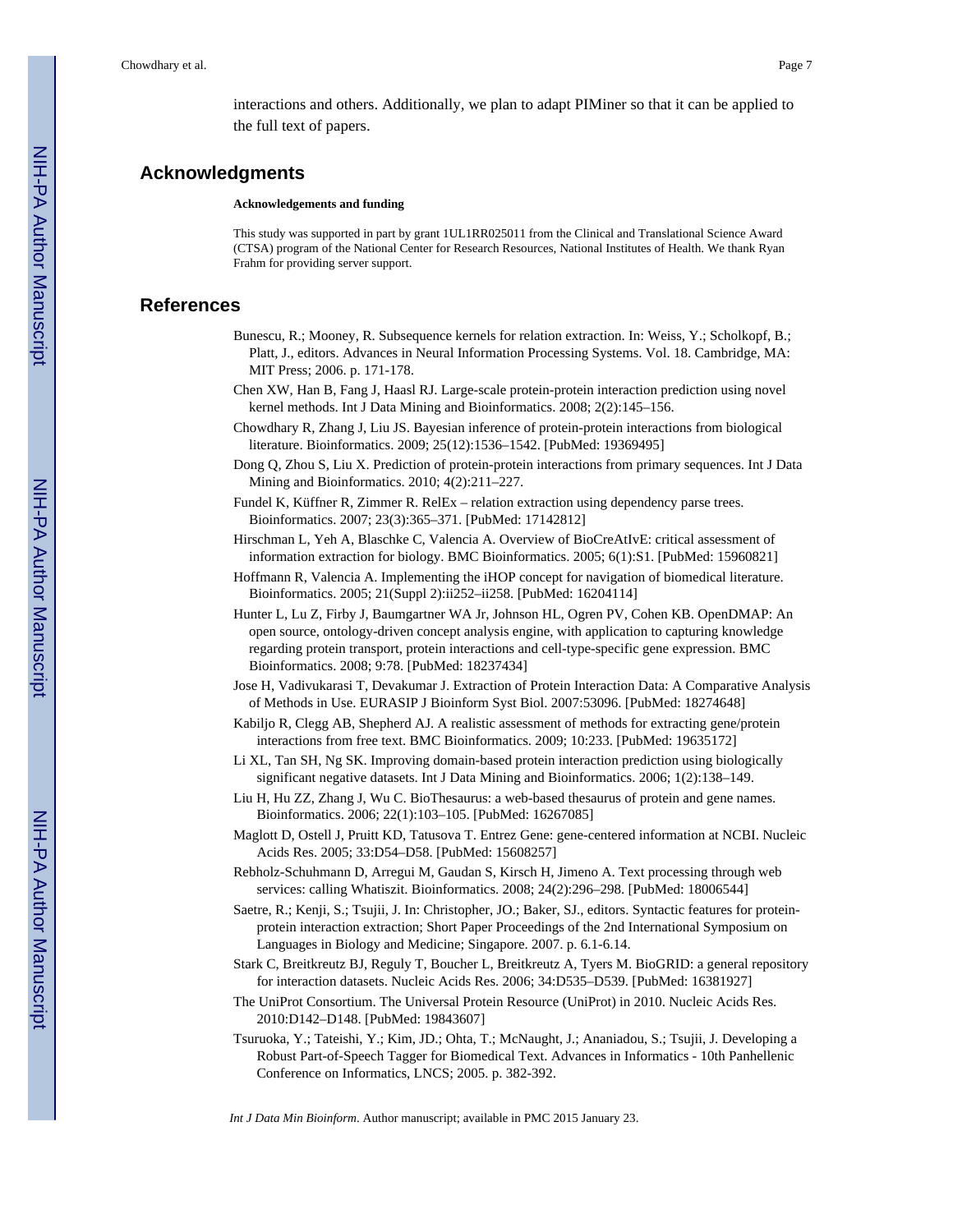## **Biographies**

**Rajesh Chowdhary** received his PhD in Computer Science from National University of Singapore. His research interests include gene regulation, systems biology, machine learning and biological text mining. He is Associate Research Scientist at Marshfield Clinic Research Foundation, USA.

**Jinfeng Zhang** is Assistant Professor at Department of Statistics, Florida State University, USA. His research interests include protein structure and function, systems biology, machine learning and biological text mining.

**Sin Lam Tan** is Systems Analyst at Marshfield Clinic Research Foundation, USA.

**Daniel Osborne** is student at Department of Statistics, Florida State University, USA.

**Vladimir B. Bajic** is Professor and Director, Computational Bioscience Research Center (CBRC), King Abdullah University of Science and Technology (KAUST), Kingdom of Saudi Arabia. His research interests include several areas of bioinformatics and computational biology.

**Jun S. Liu** is Professor at Department of Statistics, Harvard University. His research interests include statistics, bioinformatics and computational biology.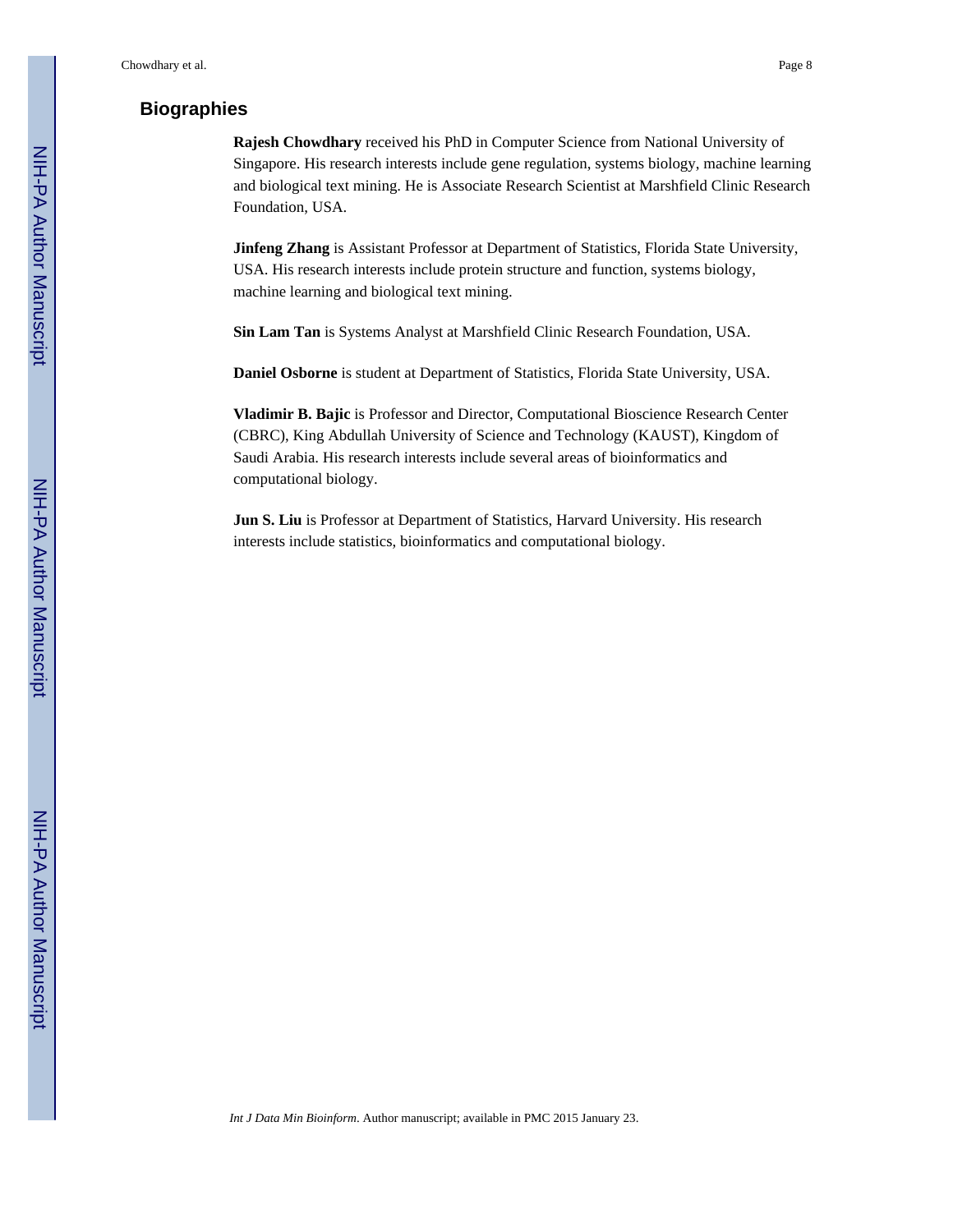Chowdhary et al. Page 9

## **PIMiner**

#### Module A: Extract protein-interaction (PI) information from raw text

Using your/our labeled training data (with labeled PI tripets: two proteins + interaction word) and/or raw query sentences/abstracts. You can train a<br>Bayesian model by using your labeled training data file (leave the field

| Labeled Training Data: | Default file: trainingdata.txt<br>Browse                                                    |
|------------------------|---------------------------------------------------------------------------------------------|
| Query Data:            | Browse                                                                                      |
|                        | ◎ Sentences Default file: querysentences.txt                                                |
|                        | Pubmed Abstracts Default file: queryabstracts.txt<br>$\circ$                                |
|                        | Prior class distribution parameter (% true PIs in your query data)?<br>$\Box$<br>$\sqrt{5}$ |
|                        | □ Advanced Options:                                                                         |
|                        | <sup>®</sup> output with specific types of interactions abolish<br>$\lor$                   |
|                        | Submit<br>Clear                                                                             |

#### Module B: Test PIMiner with labeled training/test data

Using your/our labeled training and/or hold-out test data (sentences with labeled PI tripets: two proteins + interaction word). You can train a Bayesian<br>model by using your labeled training data file (leave the field blank

| Labeled Training Data: |                 | Browse | Default file: trainingdata.txt                                     |
|------------------------|-----------------|--------|--------------------------------------------------------------------|
| Labeled Test Data:     |                 | Browse | Default file: testdata.txt                                         |
|                        | $\Box$ 5        |        | Prior class distribution parameter (% true PIs in your test data)? |
|                        | Clear<br>Submit |        |                                                                    |

#### **Figure 1.**  Web interface of PIMiner Modules A and B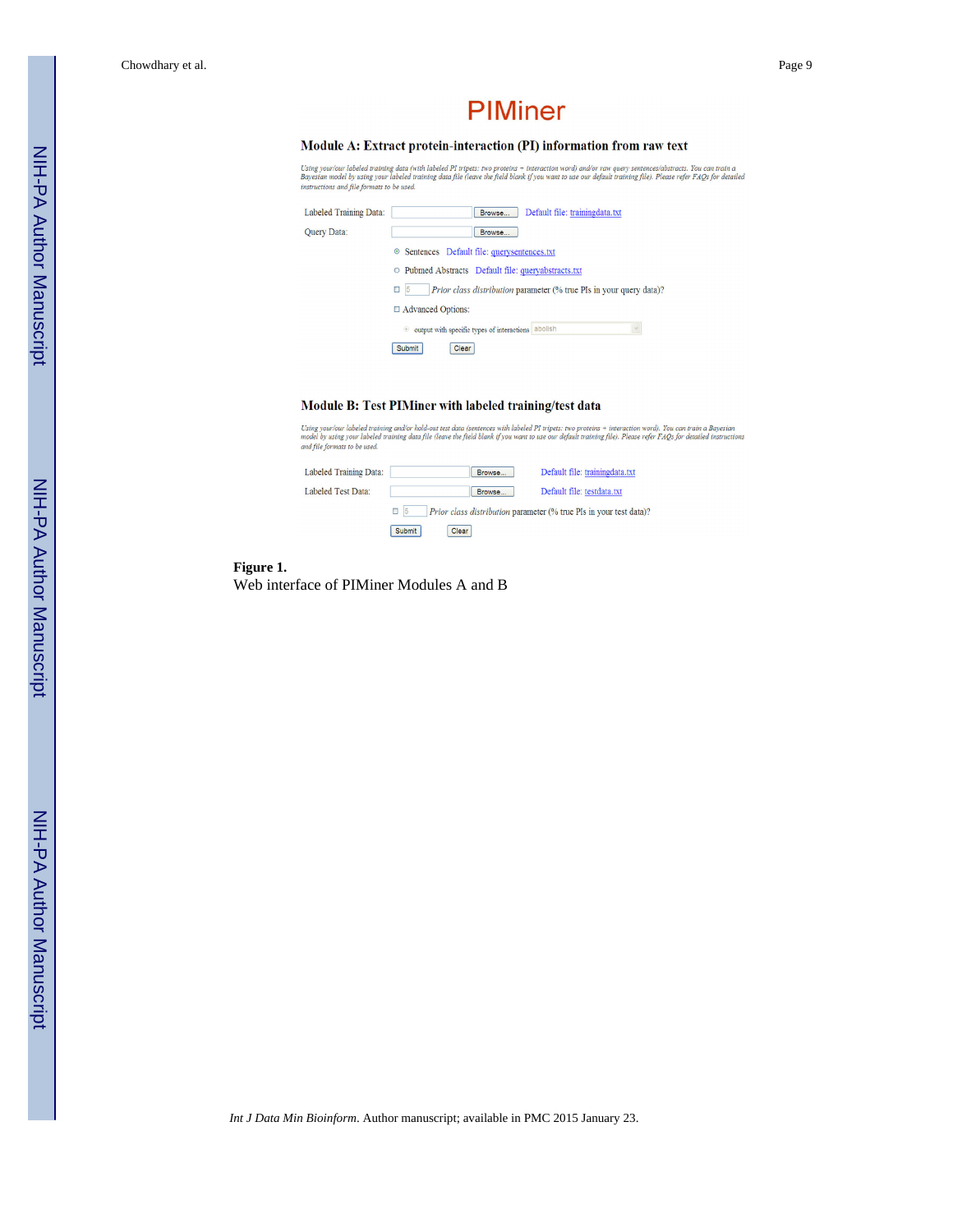

**Figure 2.**  Workflow of PIMiner Modules A and B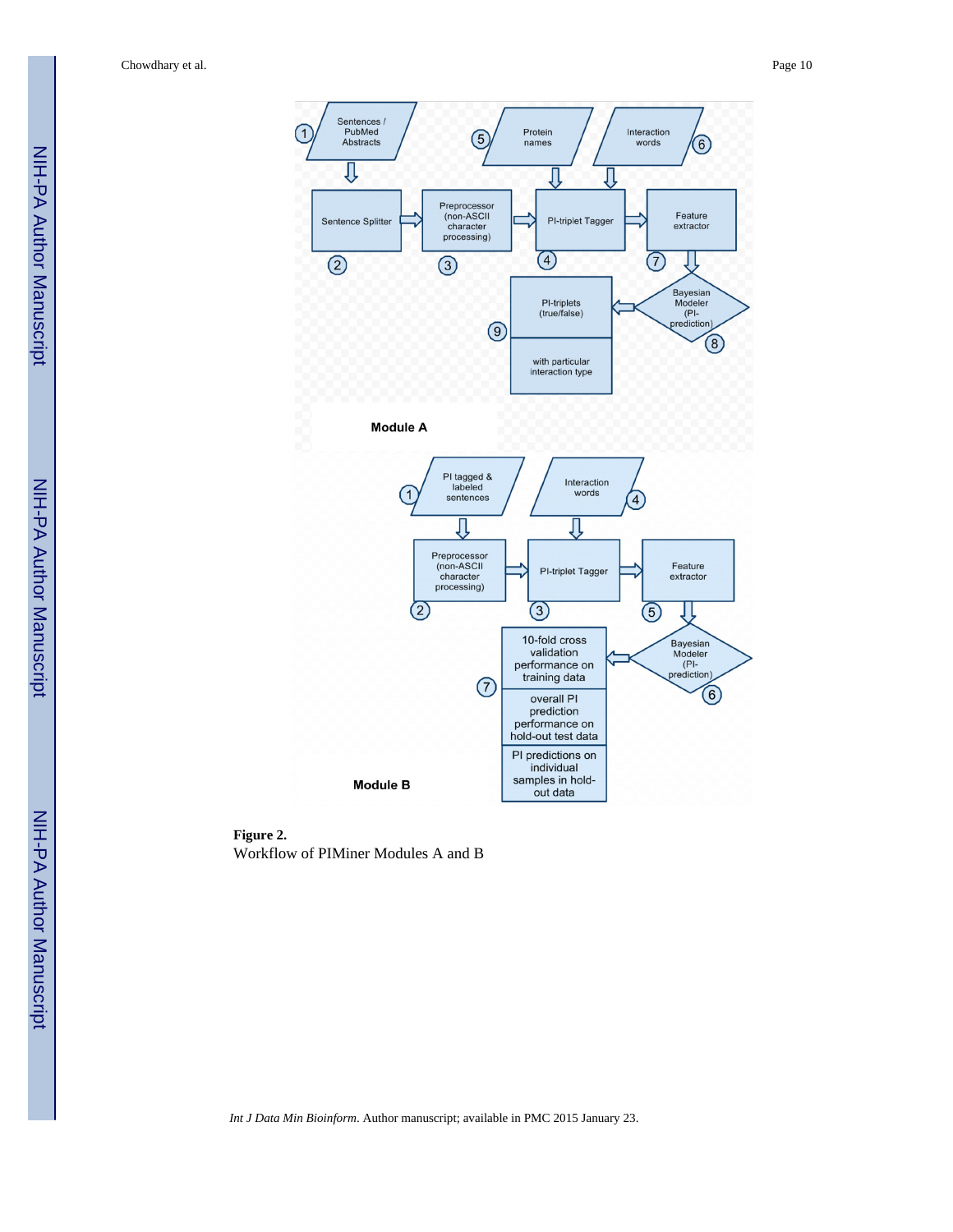

 $\overline{t}$  0.972 f 5 SGT GHR interacts 10 18 11 | Binding studies showed that the first TPR motif of SGT interacts with the UbE motif of the GHR

t 0.933 f 8 STAT5B p85 bound 2 10 3 | Although STAT5B bound to the carboxyl terminal SH2 domain of  $p85$ , it was absent from the complex containing PI3 kinase and Jak2

t 0.987 f 15 Wiskott Aldrich syndrome protein interacting protein WIP Nck binds 283 The Wiskott Aldrich syndrome protein interacting protein WIP binds to the adaptor protein Nck

t 0.914 f 17 p110 NES binding 4 6 2 | The binding of p110 to NES is inhibited by **LMB** 

f 0.748 f 17 p110 NES inhibited 4 6 8 | The binding of p110 to NES is inhibited by **LMB** 

f 0.929 f 8 STAT5B Jak2 complex 2 21 17 | Although STAT5B bound to the carboxyl terminal SH2 domain of  $p85$ , it was absent from the complex containing PI3 kinase and Jak2

#### **Figure 3.**

Typical output from PIMiner. The PI triplet is shown highlighted in colour with red indicating the target protein pair and purple indicating the interaction word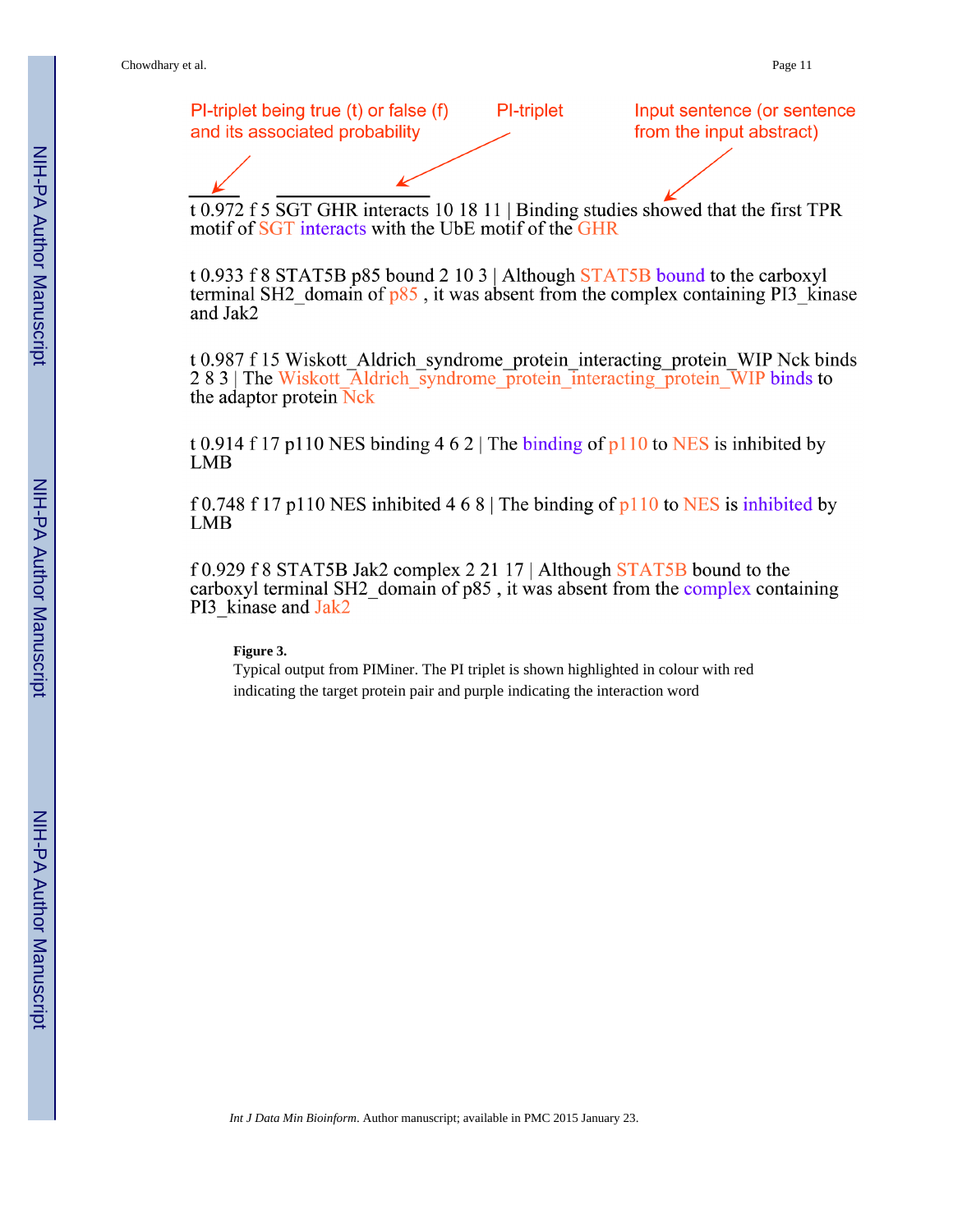| <b>Autho</b> |
|--------------|
|              |
|              |
|              |
|              |
|              |
|              |
|              |
|              |
|              |
|              |
|              |
|              |
|              |
|              |
|              |
| יומיו ומחיוו |
|              |
|              |
|              |
|              |

NIH-PA Author Manuscript

NIH-PA Author Manuscript

Comparison of state-of-the-art PI extraction programs (Kabiljo, Clegg, and Shepherd, 2009) Comparison of state-of-the-art PI extraction programs (Kabiljo, Clegg, and Shepherd, 2009)

| PI programs                                           | iHOP                                             | <b>AkanePPI</b>                                                                                 | OpenDMAP                                                                          | Protein Corral                                                                               | <b>Bayesian Networks Method</b> | PIMiner                                                 |
|-------------------------------------------------------|--------------------------------------------------|-------------------------------------------------------------------------------------------------|-----------------------------------------------------------------------------------|----------------------------------------------------------------------------------------------|---------------------------------|---------------------------------------------------------|
| Source                                                | Hoffmann and Valencia, 2005                      | and Tsujii, 2008<br>Saetre, Kenji,                                                              | Hunter et al., 2008                                                               | Rebholz-Schuhmann et al.,<br>2008                                                            | Chowdhary, Zhang, and Liu,      | This Study                                              |
| Webserver<br>standalone<br>webutility                 | Webserver and webservice                         | Standalone                                                                                      | Standalone                                                                        | Webserver and webutility                                                                     | Standalone                      | Webserver and webutility                                |
| Ease of installation,<br>configuration and<br>usage   | Easy                                             | in <sub>st</sub> allation of<br>several, non-<br>components<br>requires<br>Difficult<br>trivial | configuration file,<br>requires XML<br>configuration<br>not supplied<br>Difficult | Easy webservice requires some<br>basic coding                                                | Difficult                       | Easy                                                    |
| different training/test<br>Easily testable on<br>data | Difficult does not accept user<br>submitted text | linguistic<br>Difficult<br>requires<br>$e$ xpertise                                             | Difficult requires<br>sample code from<br>custom-written<br>authors               | pretagged text, considers only<br>entities normalized to Uniprot<br>Difficult does not allow | Difficult                       | specifically for this purpose<br>Easy Module B designed |
| Allows user training<br>data                          | $\tilde{z}$                                      | $\mathbf{Yes}$                                                                                  | Yes                                                                               | ż                                                                                            | $\tilde{z}$                     | $\mathbf{Yes}$                                          |
| Allows user raw text<br>(test/query data) as<br>input | $\tilde{\mathbf{z}}$                             | Yes                                                                                             | Yes                                                                               | Yes (in Whatizit version)                                                                    | Yes                             | Yes                                                     |
| Allows user NER<br>tagging                            | $\mathsf{S}^{\mathsf{o}}$                        | Yes                                                                                             | Yes                                                                               | Ş                                                                                            | $\frac{1}{2}$                   | Yes                                                     |
| Easy integration with<br>user programs                | Yes                                              | Yes                                                                                             | Yes                                                                               | Yes                                                                                          | Yes                             | Yes                                                     |
| interaction types<br>User specified                   | $\tilde{z}$                                      | ż                                                                                               | ž                                                                                 | ż                                                                                            | ž                               | Yes                                                     |